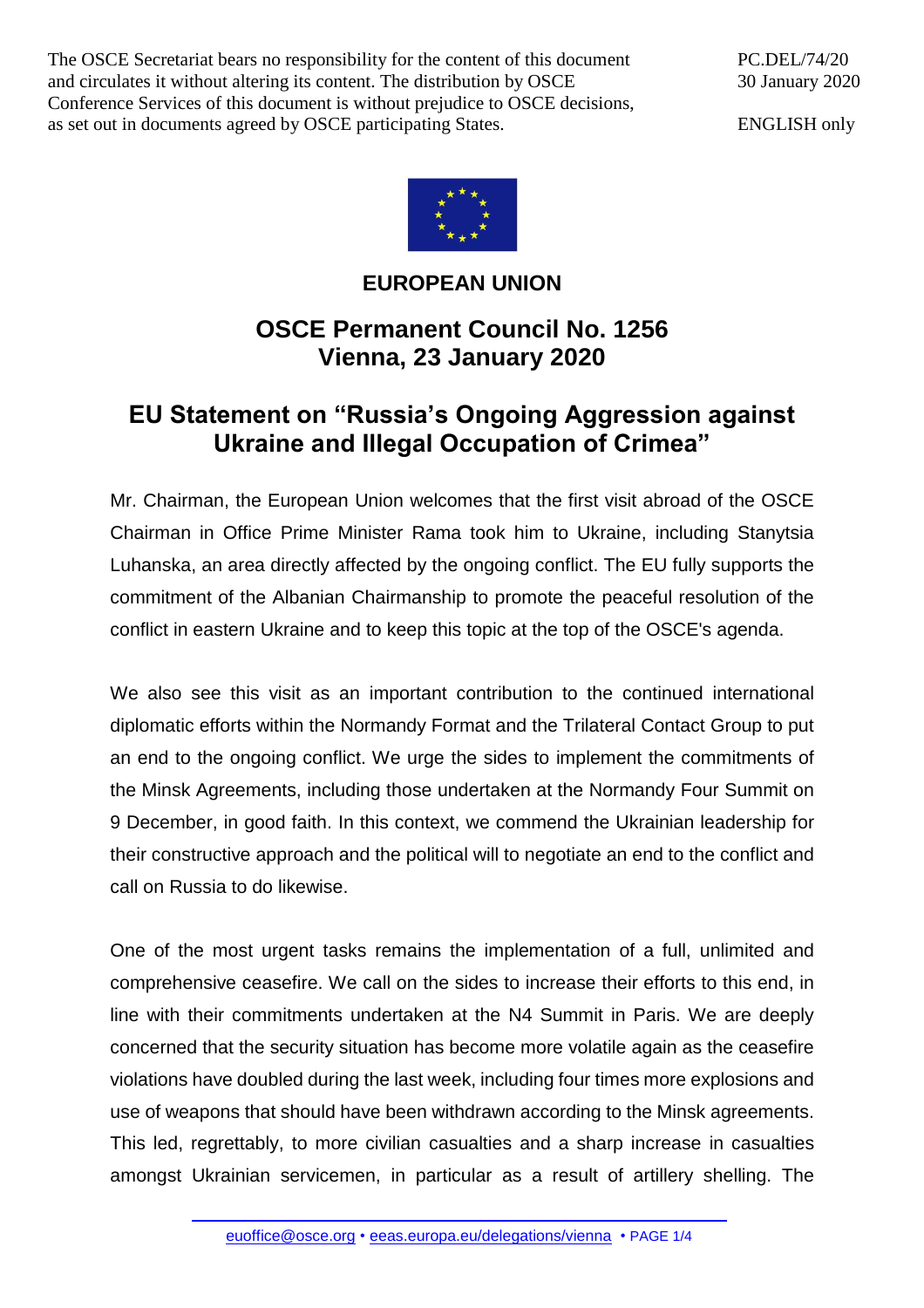deliberate shelling, including in and around the disengagement areas, must be stopped immediately. We urge Russia to ensure the respect for the disengagement agreements by the armed formations, in particular inside the Petrivske area where the armed formations are still present, fortification works are ongoing and the SMM's access is repeatedly restricted.

Yesterday the Forum for Security Cooperation discussed mine action, including contributions from the SMM. This subject deserves full attention in the OSCE, especially in the context of the ongoing conflict in eastern Ukraine. As mines and unexploded ordnance remain the main cause of casualties among civilians – with five cases reported only in last week – and a serious impediment to the SMM, we reiterate the urgency of the work that remains to be done in the de-mining process, including the development and implementation of an updated de-mining plan and new priority areas. We strongly condemn the use of anti-personnel mines, as recently recorded by the SMM in a non-government-controlled area north of Luhansk, as mentioned in the daily report of 16 January.

Mr. Chairman, the SMM remains our most reliable source of information of the situation on the ground. We highly value its regular and thematic reports. The safety and security of the SMM is of primary importance. The EU strongly deplores any attempts to harass, intimidate or impede the work of SMM personnel and condemns the continued threats and restrictions to the SMM, which occur predominantly in nongovernment controlled areas. This practice hampers the SMM from fulfilling its mandate. The SMM must have safe, secure, unconditional und unimpeded access to the entire territory of Ukraine in order to fully implement its mandate. This access includes the illegally annexed Autonomous Republic of Crimea and the city of Sevastopol and the area along the Ukraine-Russia state border, to which the SMM is systematically denied access by Russia-backed formations. We strongly condemn actions which jeopardise the security of SMM monitors, such as the firing of an antiaircraft gun near an SMM patrol east of non-government controlled Zolote-5. We once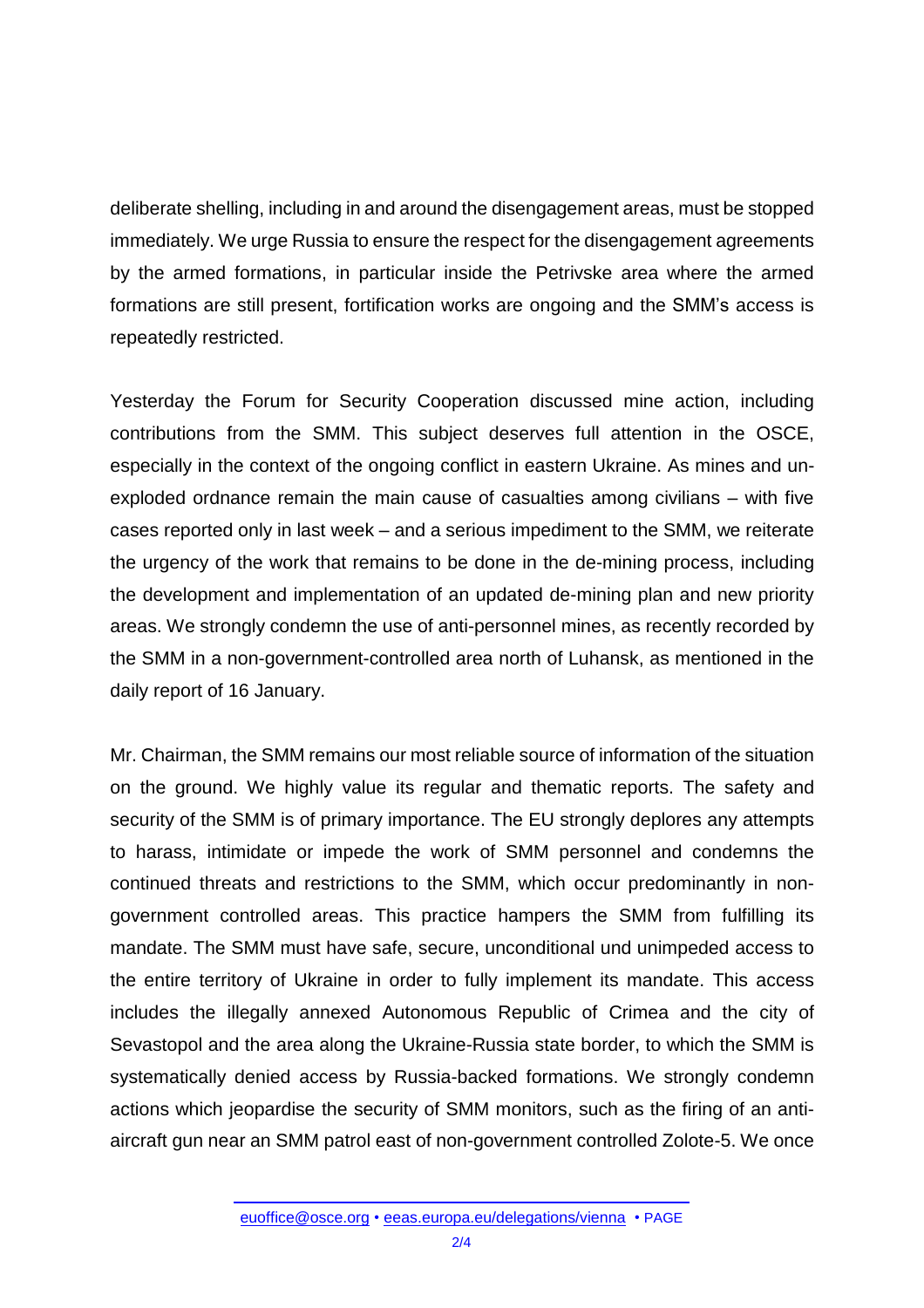again deplore the targeting of SMM assets, including SMM UAVs, by means of signal interference and small arms fire occurring almost on a daily basis in non-government controlled areas. Those responsible for any wilful damage, destruction or loss of SMM UAVs and other assets should be held accountable, both politically and financially.

The EU is concerned about recent impediments set up by Russia-backed armed formations against cars with Ukrainian license plates. This discrimination is illegitimate and unacceptable.

We reiterate our utmost concern about the Russian presidential decrees and their extensions, enabling the simplified granting of Russian citizenship to Ukrainian citizens, which constitutes yet another attack on the sovereignty of Ukraine and runs counter to the spirit and objectives of the Minsk agreements. We do not recognise these passports issued on the basis of these decrees and we call on other OSCE participating States to do likewise.

We continue to call on Russia to ensure unhindered and free passage to and from the Sea of Azov in accordance with international law.

The EU remains firm in its call on all sides to swiftly and fully implement the Minsk agreements and honour their commitments in full in order to achieve a sustainable political solution to the conflict in line with OSCE principles and commitments. We call on Russia to fully assume its responsibility in this regard and to use its considerable influence over the armed formations it backs to meet the Minsk commitments in full. Respect for these principles and commitments must be restored. We again call on Russia to immediately stop fuelling the conflict by providing financial and military support to the armed formations, and we remain deeply concerned about the presence of Russian military equipment and personnel in areas held by Russia-backed armed formations. The duration of the European Union's economic sanctions against Russia is linked to the complete implementation of the Minsk agreements.